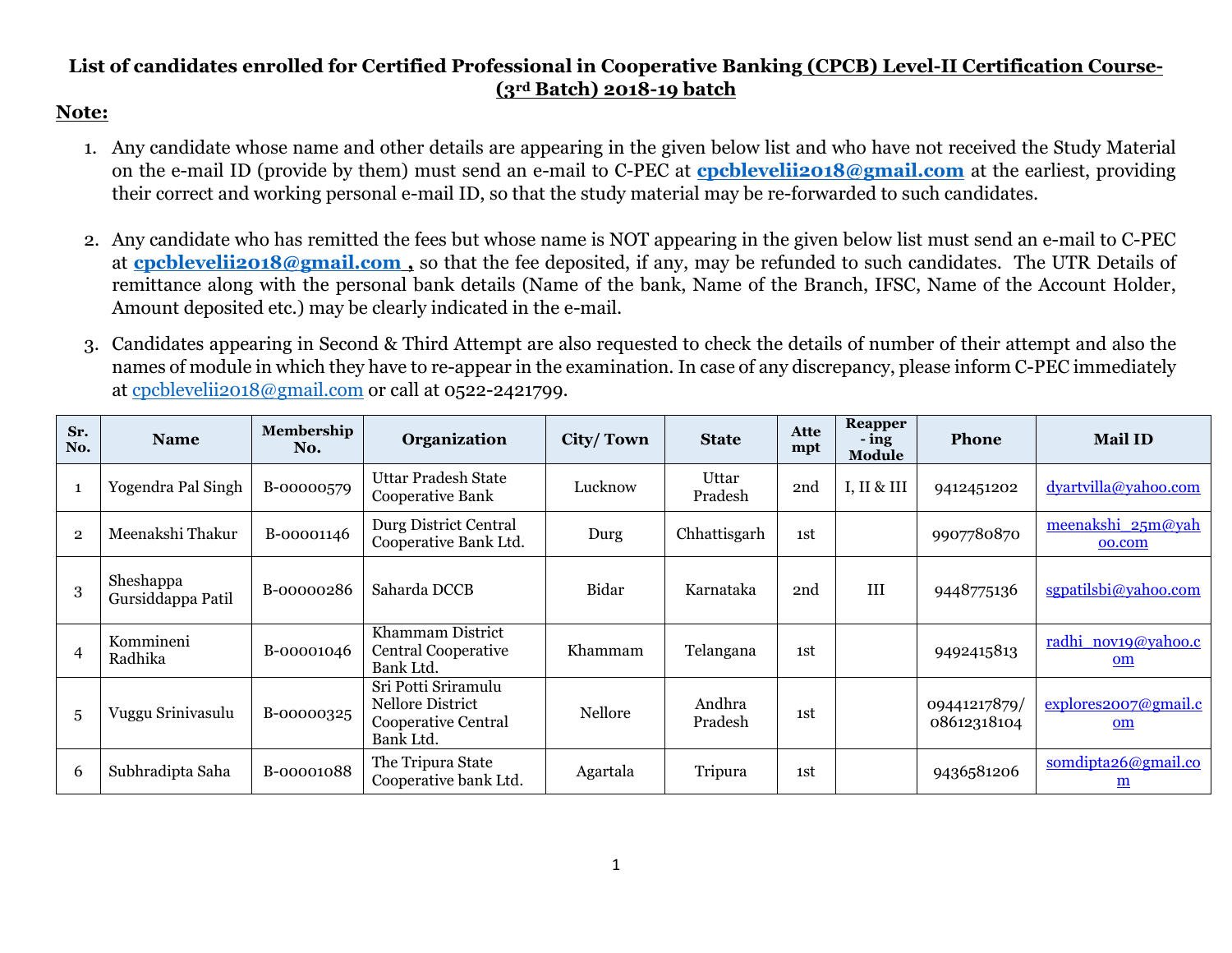| $\overline{7}$ | Hitenkumar<br>Parmanandbhai<br>Nayak | B-00001014 | The Sabarkantha<br>District Central<br>Cooperative Bank Ltd.        | Himatnagar | Gujarat             | 1st |             | 9427618144 | hpnayak sdc@rediffm<br>ail.com                   |
|----------------|--------------------------------------|------------|---------------------------------------------------------------------|------------|---------------------|-----|-------------|------------|--------------------------------------------------|
| 8              | Abhaykumar<br>Chandrakant<br>Kothari | B-00001015 | The Sabarkantha<br><b>District Central</b><br>Cooperative Bank Ltd. | Himatnagar | Gujarat             | 1st |             | 9429084763 | kothariabhay13@gmai<br>l.com                     |
| 9              | Narender Kumar                       | B-00001039 | The Himachal Pradesh<br><b>State Cooperative Bank</b><br>Ltd.       | Bilaspur   | Himachal<br>Pradesh | 1st |             | 9816931949 | narenderblp@gmail.co<br>$\underline{\mathbf{m}}$ |
| 10             | Anil Kumar<br>Sharma                 | B-00001038 | The Himachal Pradesh<br><b>State Cooperative Bank</b><br>Ltd.       | Bilaspur   | Himachal<br>Pradesh | 1st |             | 9418073867 | anilhpscbl@gmail.com                             |
| 11             | J. Rengaraja                         | B-00000161 | The Thanjavur Central<br>Cooperative Bank Ltd.                      | Thanjavur  | Tamil Nadu          | 1st |             | 9578164350 | jrrajaa@gmail.com                                |
| 12             | M Devi                               | B-00001086 | Chennai Central<br>Cooperative Bank Ltd.                            | Chennai    | Tamil Nadu          | 1st |             | 9884849684 | deviypooja@gmail.co<br>m                         |
| 13             | G. Mahalingam                        | B-00000286 | The Salem District<br><b>Cental Cooperative</b><br><b>Bank</b>      | Salem      | Tamil Nadu          | 1st |             | 9787444055 | lingamgm@gmail.com                               |
| 14             | Raja Raja Cholan-<br>D               | B-00001028 | The Kumbakonam<br><b>Central Cooperative</b><br>Bank Ltd.           | Kumbakonam | Tamil Nadu          | 1st |             | 9443312553 | drajarajacholan@gmai<br>l.com                    |
| 15             | Umarani K                            | B-00001054 | The Kumbakonam<br><b>Central Cooperative</b><br>Bank Ltd.           | Kumbakonam | Tamil Nadu          | 1st |             | 9944009391 | umakannano4@gmail.<br>com                        |
| 16             | Rajeswari G                          | B-00001056 | The Kumbakonam<br><b>Central Cooperative</b><br>Bank Ltd.           | Kumbakonam | Tamil Nadu          | 1st |             | 9790181240 | rajeeprasana@gmail.c<br>om                       |
| 17             | Sadhish Kumar-V                      | B-00001029 | The Kumbakonam<br><b>Central Cooperative</b><br>Bank Ltd.           | Kumbakonam | Tamil Nadu          | 1st |             | 9443847355 | kccbvsk@gmail.com                                |
| 18             | Balakrishnan<br>Srinivasan           | B-00000301 | The Tamil Nadu State<br>Cooperative Bank Ltd.                       | Chennai    | Tamil Nadu          | 1st |             | 9444193880 | sbkrsna@gmail.com                                |
| 19             | <b>Sitaram Pandurang</b><br>Sawant   | B-00000593 | The Sindhudurg<br>District Central<br>Cooperative Bank<br>Limited   | Sindhudurg | Maharashtra         | 2nd | I, II & III | 9420050707 | spsawant1965@gmail.<br>com                       |
| 20             | Shankar Dattaram<br>Sawant           | B-00000601 | The Sindhudurg<br>District Central<br>Cooperative Bank<br>Limited   | Sindhudurg | Maharashtra         | 2nd | I, II & III | 9421147632 | s.d.savant.1958@gmai<br>l.com                    |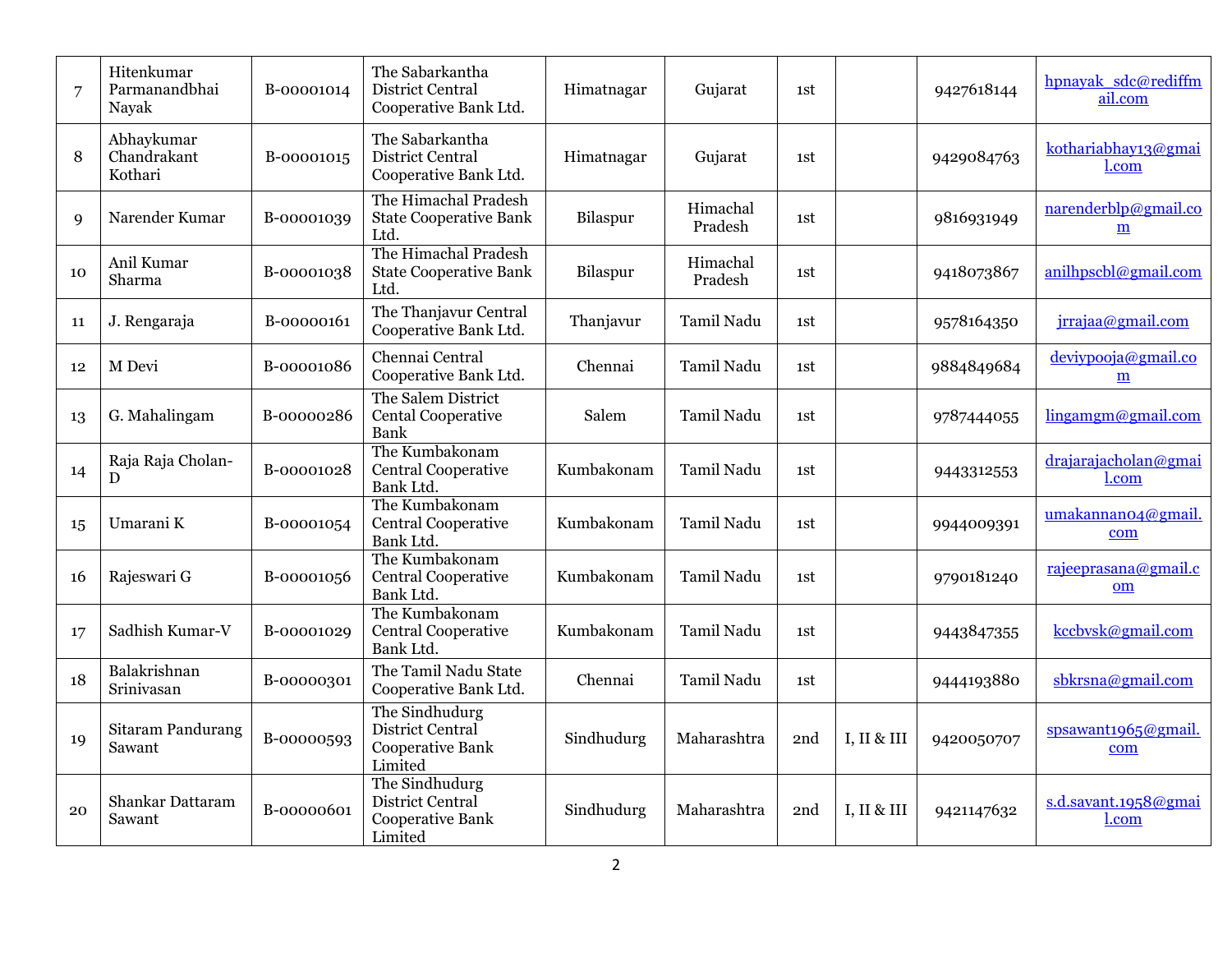| 21 | Anant Liladhar<br>Vaidya      | B-00000334 | The Akola District<br><b>Central Cooperative</b><br>Bank Ltd.            | Akola                 | Maharashtra       | 1st |             | 9403081408                  | anantvaidva65@gmail.<br>com                              |
|----|-------------------------------|------------|--------------------------------------------------------------------------|-----------------------|-------------------|-----|-------------|-----------------------------|----------------------------------------------------------|
| 22 | Ravindra Hari<br>Ogale        | B-00001216 | The Sindhudurg<br>District Central<br><b>Cooperative Bank</b><br>Limited | Sindhudurg            | Maharashtra       | 1st |             | 9423052084                  | ravindra.ogale@gmail.<br>com                             |
| 23 | Diwakar Shivram<br>Desai      | B-00001211 | The Sindhudurg<br>District Central<br><b>Cooperative Bank</b><br>Limited | Kudal                 | Maharashtra       | 1st |             | 9422669000                  | diwakarsdesai@gmail.<br>com                              |
| 24 | Renuka Kiran<br>Katrut        | B-00000596 | The Sindhudurg<br>District Central<br><b>Cooperative Bank</b><br>Limited | Sindhudurg-<br>nagari | Maharashtra       | 1st |             | 9403554037                  | renukatrut@gmail.co<br>m                                 |
| 25 | Supriya Ramakant<br>Naik      | B-00000600 | The Sindhudurg<br>District Central<br><b>Cooperative Bank</b><br>Limited | Sindhudurg            | Maharashtra       | 1st |             | 9503824566                  | supriyap698@gmail.c<br>om                                |
| 26 | Anil Kumar<br>Sarathe         | B-0000478  | M. P. Rajya Sahakari<br>Bank Ltd.                                        | Bhopal                | Madhya<br>Pradesh | 1st |             | 9425089016                  | anilsaretha@gmail.co<br>m                                |
| 27 | Alok Kumar Jain               | B-00000401 | Jila Sahakari Kendriya<br>Bank Maryadit, Vidisha                         | Vidisha               | Madhya<br>Pradesh | 1st |             | 9993155005                  | alok.vds74 $@$<br>gmail.com<br>jain alok74@yahoo.co<br>m |
| 28 | Dinesh Chandra<br>Sharma      | B-00000361 | Jila Sahakari Kendriya<br>Bank Maryadit, Vidisha                         | Vidisha               | Madhya<br>Pradesh | 1st |             | 09425463165/<br>07592236038 | dineshbhs.sharma299<br>@gmail.com                        |
| 29 | Narendra Singh<br>Raghuwanshi | B-00000403 | Jila Sahakari Kendriya<br>Bank Maryadit, Vidisha                         | Vidisha               | Madhya<br>Pradesh | 1st |             | 7828531622                  | nsragnuwanshi1974@<br>gmail.com                          |
| 30 | Neeraj Mehra                  | B-00000319 | Jila Sahakari Kendriya<br>Bank Maryadit, Vidisha                         | Vidisha               | Madhya<br>Pradesh | 1st |             | 9425432210                  | mehra76n@yahoo.co<br>m                                   |
| 31 | Dev Prakash<br>Solanki        | B-00000493 | Madhya Pradesh State<br>Cooperative Bank Lyd.                            | Bhopal                | Madhya<br>Pradesh | 2nd | I, II & III | 7869646702                  | dprashmi@yahoo.co.i<br>$\underline{n}$                   |
| 32 | Avantika Saxena               | B-00000221 | Madhya Pradesh State<br>Cooperative Bank Lyd.                            | Bhopal                | Madhya<br>Pradesh | 2nd | I, II & III | 9752295058                  |                                                          |
| 33 | Romesh Saxena                 | B-00000218 | Madhya Pradesh State<br>Cooperative Bank Lyd.                            | Bhopal                | Madhya<br>Pradesh | 2nd | I, II & III | 9893395059                  |                                                          |
| 34 | Ibaphira Sohtun               | B-00001132 | The Meghalaya<br><b>Cooperative Apex Bank</b><br>Ltd.                    | Shillong              | Meghalaya         | 1st |             | 9402197688                  | iba.sohtun2017@gmai<br>l.com                             |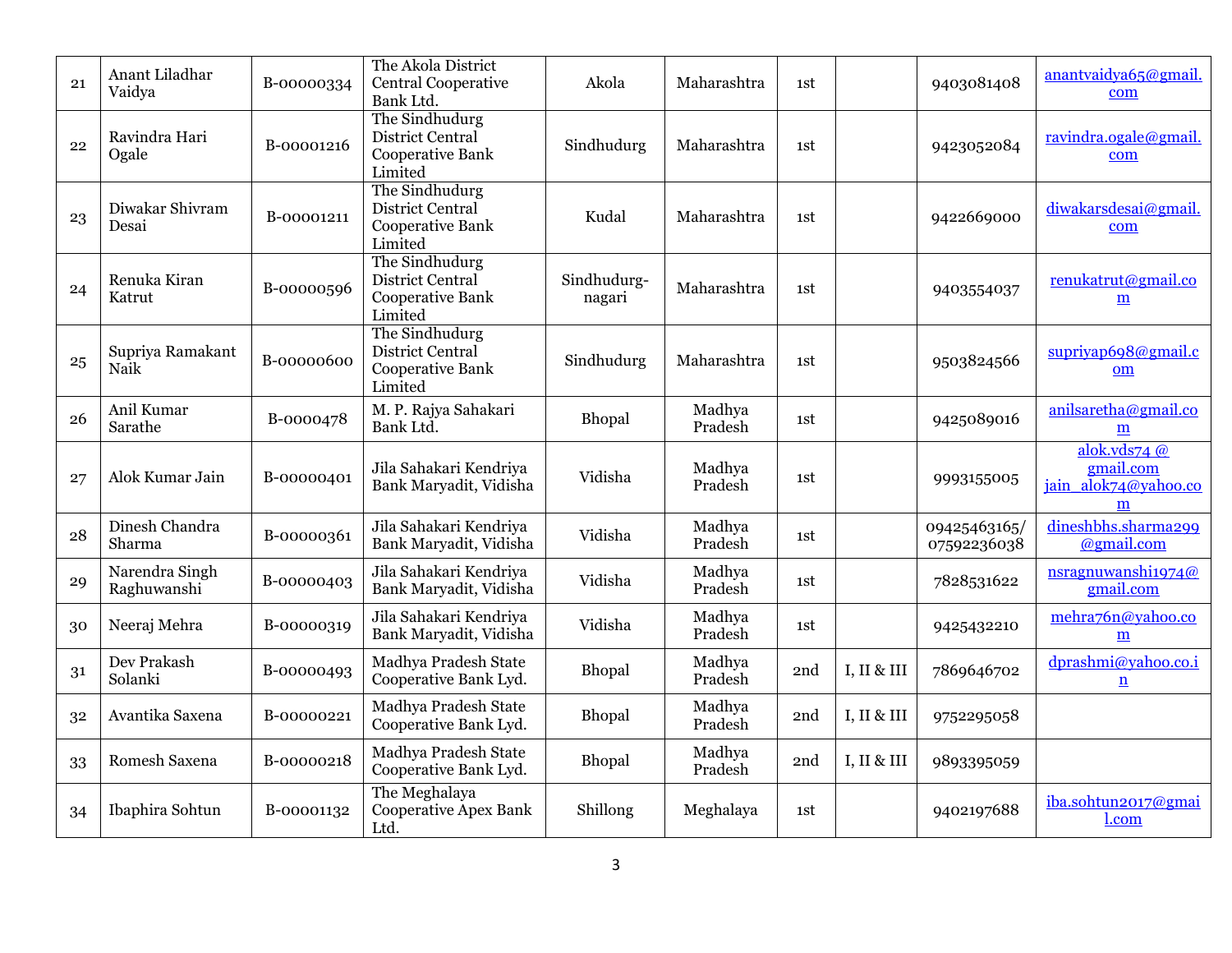| 35 | Fedellia Nongrum                  | B-00001133 | The Meghalaya<br><b>Cooperative Apex Bank</b><br>Ltd. | Shillong    | Meghalaya | 1st |                                              | 8416022822 | fedellianongrum@gma<br>il.com                              |
|----|-----------------------------------|------------|-------------------------------------------------------|-------------|-----------|-----|----------------------------------------------|------------|------------------------------------------------------------|
| 36 | Kangkan Patgiri                   | B-00000372 | The Meghalaya<br><b>Cooperative Apex Bank</b><br>Ltd. | Shillong    | Meghalaya | 1st |                                              | 9402195510 | kpatgiri74@gmail.com                                       |
| 37 | Pranab Sarkar                     | B-00001154 | The Meghalaya<br><b>Cooperative Apex Bank</b><br>Ltd. | Shillong    | Meghalaya | 1st |                                              | 9862227120 | sarkarr321@gmail.co<br>$\underline{\mathbf{m}}$            |
| 38 | Marvel of Grace<br>Winslow Lyngwa | B-00001130 | The Meghalaya<br><b>Cooperative Apex Bank</b><br>Ltd. | Shillong    | Meghalaya | 1st |                                              | 8575075039 | lkbamon.lk@gmail.co<br>m<br>warimekilyngwa@yah<br>oo.co.in |
| 39 | Simple Surong                     | B-00000547 | The Meghalaya<br><b>Cooperative Apex Bank</b><br>Ltd. | Shillong    | Meghalaya | 1st |                                              | 9402541007 | simplesurong.ss@gma<br>il.com                              |
| 40 | Andrew Khaldi<br>Muttyent         | B-00000552 | The Meghalaya<br><b>Cooperative Apex Bank</b><br>Ltd. | Shillong    | Meghalaya | 2nd | II & III +<br>Submit<br>Assignm<br>ents      | 9774713363 | khaldiandrew@gmail.<br>com                                 |
| 41 | Dondor<br>Nongkynrih              | B-00000537 | The Meghalaya<br><b>Cooperative Apex Bank</b><br>Ltd. | Shillong    | Meghalaya | 2nd | I, II & III<br>$+$ Submit<br>Assignm<br>ents | 8575025149 | bahnong26@gmail.co<br>$\underline{\mathbf{m}}$             |
| 42 | Dannyson<br>Kharakor              | B-00000536 | The Meghalaya<br><b>Cooperative Apex Bank</b><br>Ltd. | Shillong    | Meghalaya | 2nd | I, II & III<br>+ Submit<br>Assignm<br>ents   | 9862621168 | danny22789@gmail.c<br>om                                   |
| 43 | Kavita Sharma<br>Subedi           | B-00000539 | The Meghalaya<br><b>Cooperative Apex Bank</b><br>Ltd. | Shillong    | Meghalaya | 2nd | I, II, III<br>$&$ IV +<br>Assignm<br>ents    | 8974115184 | kavisharma@gmail.co<br>$\underline{\textbf{m}}$            |
| 44 | Manorama<br>Mohanty               | B-00000982 | The Odisha State<br>Cooperative Bank Ltd.             | Cuttack     | Odisha    | 1st |                                              | 9437206155 | manorama156@yahoo<br>.co.in                                |
| 45 | Anita Kumari<br>Satapathy         | B-00001045 | The Koraput Central<br><b>Cooperative Bank</b>        | Jeypore     | Odisha    | 1st |                                              | 9555025257 | anitasatapathy $85@gm$<br>ail.com                          |
| 46 | Suryakanta Swain                  | B-00000986 | The Odisha State<br>Cooperative Bank Ltd.             | Bhubaneswar | Odisha    | 1st |                                              | 9853144711 | survas1689@gmail.co<br>m                                   |
| 47 | Kaushik Nayak                     | B-00000987 | The Odisha State<br>Cooperative Bank Ltd.             | Bhubaneswar | Odisha    | 1st |                                              | 7328803097 | kaushiknayak7@gmail<br>.com                                |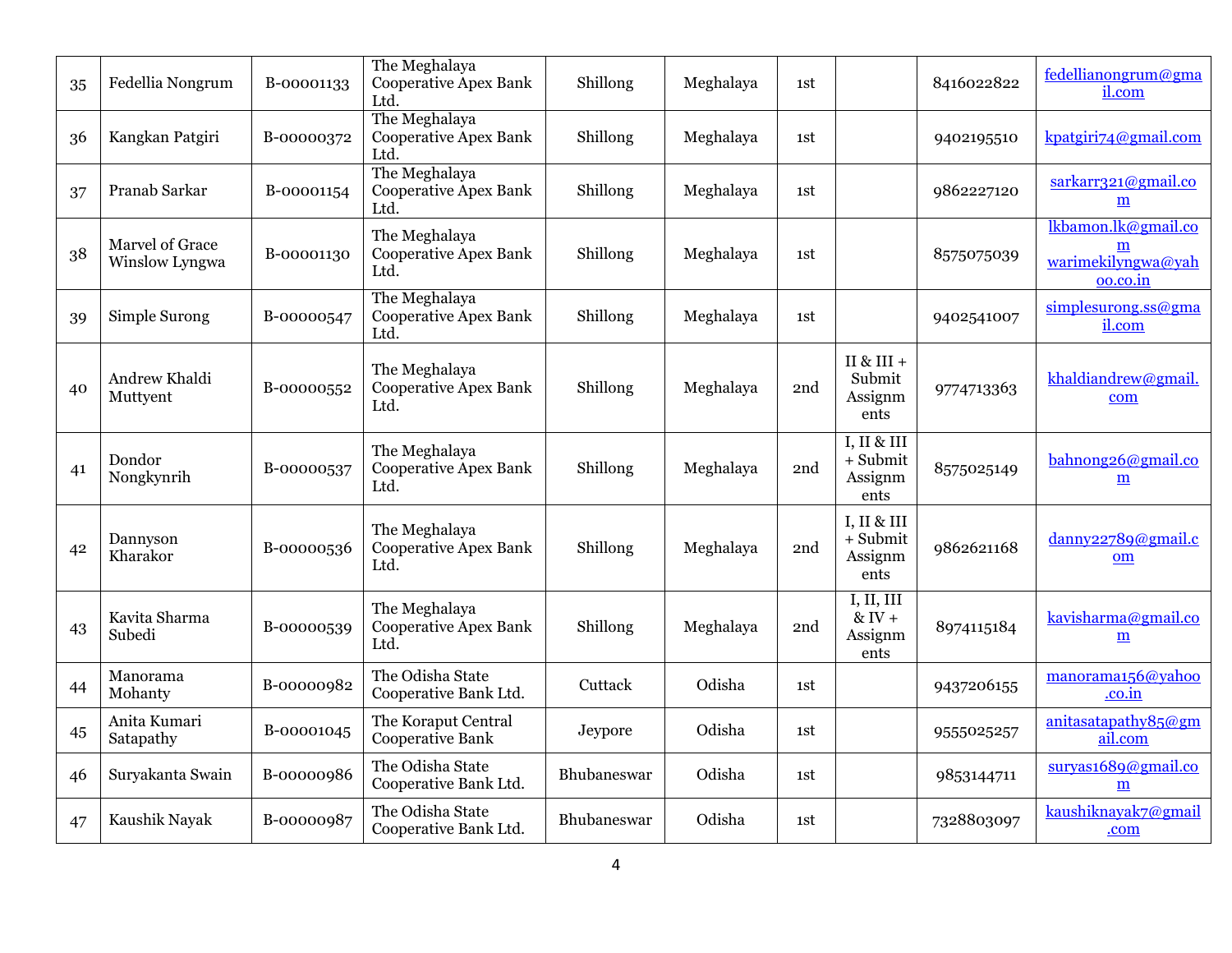| 48 | Aisurya Ratna<br>Mohanty  | B-00000423 | Odisha State Co-<br>operative Bank Ltd.                     | Bhubaneswar        | Odisha | 2nd | I, II, III<br>$&$ IV | 08895645188<br>/ 0671424803 | aisurya mo@yahoo.co<br>m         |
|----|---------------------------|------------|-------------------------------------------------------------|--------------------|--------|-----|----------------------|-----------------------------|----------------------------------|
| 49 | Kalyan Kumar<br>Mishra    | B-00000577 | Odisha State Co-<br>operative Bank Ltd.                     | Bhubaneswar        | Odisha | 2nd | $\bf I$              | 9439200990/<br>06742591999  | kalyan.mishra@rediff<br>mail.com |
| 50 | Subhashree Biswal         | B-00001178 | Odisha State Co-<br>operative Bank Ltd.                     | Bhubaneswar        | Odisha | 1st |                      | 9778047479                  | subhashree80@gmail.<br>com       |
| 51 | Manasa Ranjan<br>Panda    | B-00000980 | Odisha State Co-<br>operative Bank Ltd.                     | Bhubaneswar        | Odisha | 1st |                      | 9090532531                  | manasapanda23@gma<br>il.com      |
| 52 | Abhishek Acharya          | B-00000984 | Odisha State Co-<br>operative Bank Ltd.                     | Bhubaneswar        | Odisha | 1st |                      | 9776332212                  | i180683@rediffmail.c<br>om       |
| 53 | Barada Kumar<br>Choudhury | B-00000985 | Odisha State Co-<br>operative Bank Ltd.                     | Bhubaneswar        | Odisha | 1st |                      | 7978908848                  | baradakuchoudhury@<br>gmail.com  |
| 54 | Bipin Bihari Das          | B-00001062 | Odisha State Co-<br>operative Bank Ltd.                     | <b>Bhubaneswar</b> | Odisha | 1st |                      | 9438025633                  | bipin.das8@gmail.co<br>m         |
| 55 | Anil Kumar<br>Pradhan     | B-00001063 | Odisha State Co-<br>operative Bank Ltd.                     | Bhubaneswar        | Odisha | 1st |                      | 8763318225                  | anil4oscb@gmail.com              |
| 56 | Siba Rama Sahu            | B-00000614 | The Odisha State<br>Cooperative Bank Ltd.                   | Bhubaneswar        | Odisha | 2nd | I & II               | 8763272069                  | sahusr7@gmail.com                |
| 57 | Niranjan<br>Pattanayak    | B-00000290 | The Odisha State<br>Cooperative Bank Ltd.                   | Bhubaneswar        | Odisha | 1st |                      | 9437106385                  |                                  |
| 58 | Pradyumna Kumar<br>Behera | B-00001093 | The Angul United<br><b>Central Cooperative</b><br>Bank Ltd. | Angul              | Odisha | 1st |                      | 9937182715                  | pradyumnabehera@g<br>mail.com    |
| 59 | Siddhaprajna<br>Nayak     | B-00001101 | The Angul United<br><b>Central Cooperative</b><br>Bank Ltd. | Angul              | Odisha | 1st |                      | 9439820303                  | siddhaprajna@gmail.c<br>om       |
| 60 | Akshaya Kumar<br>Prusty   | B-00000411 | The Angul United<br><b>Central Cooperative</b><br>Bank Ltd. | Angul              | Odisha | 1st |                      | 9937138464                  | akprusthy.333@gmail.<br>com      |
| 61 | Alaka Sahoo               | B-00001102 | The Angul United<br><b>Central Cooperative</b><br>Bank Ltd. | Angul              | Odisha | 1st |                      | 9556189897                  | alaka012015@gmail.co<br>m        |
| 62 | Uma Kanar                 | B-00001098 | The Angul United<br>Central Cooperative<br>Bank Ltd.        | Angul              | Odisha | 1st |                      | 9668577203                  | umakanar.uk89@gmai<br>l.com      |
| 63 | Priyambada Rath           | B-00001095 | The Angul United<br><b>Central Cooperative</b><br>Bank Ltd. | Angul              | Odisha | 1st |                      | 8763177230                  | privambadarath90@g<br>mail.com   |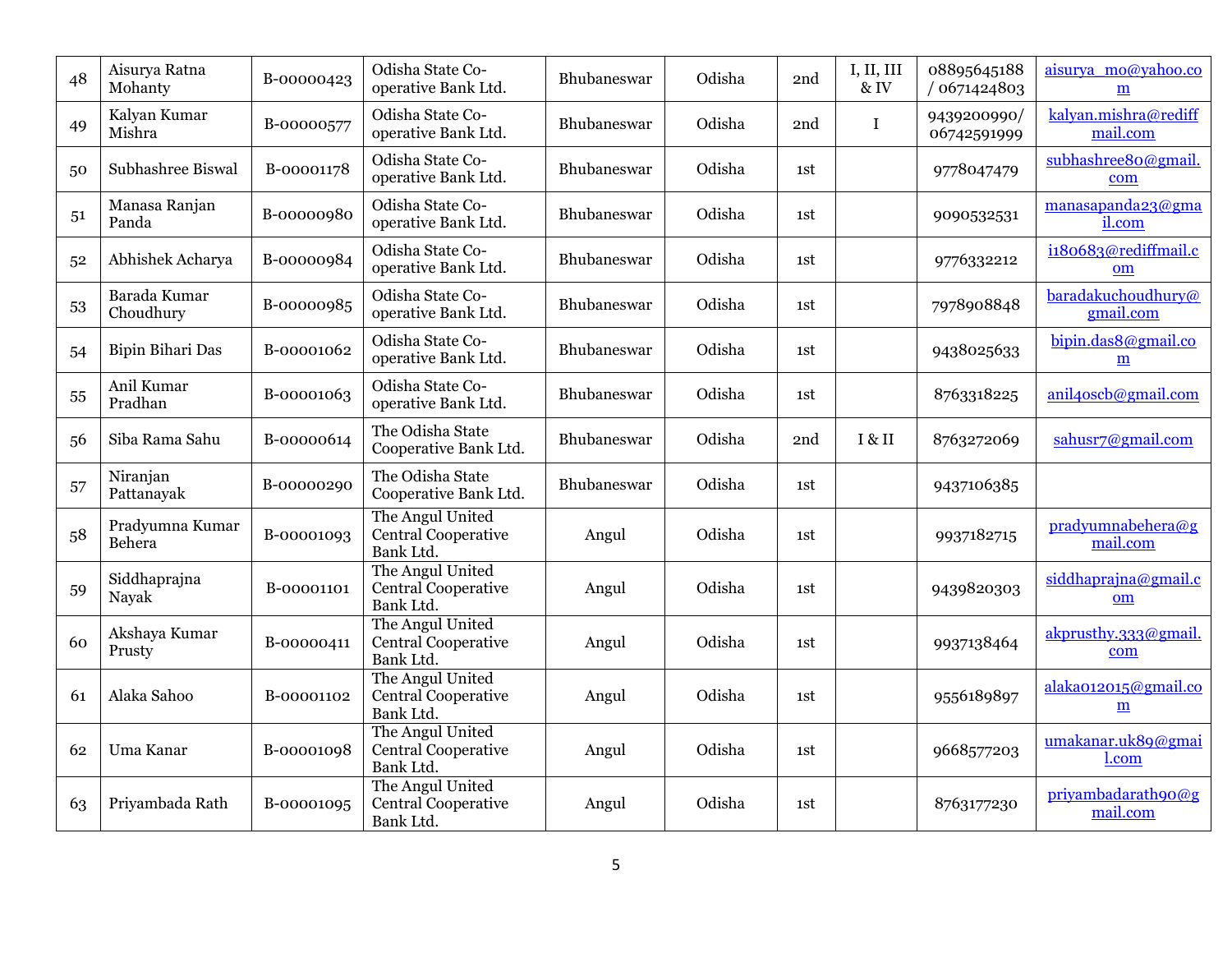| 64 | Sanjaya Kumar<br>Pradhan | B-00001090 | The Angul United<br><b>Central Cooperative</b><br>Bank Ltd.     | Angul    | Odisha | 1st | 8984356753 | sanjaya2020@rediffm<br>ail.com                           |
|----|--------------------------|------------|-----------------------------------------------------------------|----------|--------|-----|------------|----------------------------------------------------------|
| 65 | Sushree Nibedita<br>Sahu | B-00001089 | The Angul United<br><b>Central Cooperative</b><br>Bank Ltd.     | Angul    | Odisha | 1st | 9777052507 | nibedita011@gmail.co<br>m                                |
| 66 | Sujit Kumar Nanda        | B-00000412 | The Angul United<br><b>Central Cooperative</b><br>Bank Ltd.     | Angul    | Odisha | 1st | 9861006642 | sujitnanda13@gmail.c<br>om                               |
| 67 | Dillip Kumar Patra       | B-00001003 | The Mayurbhanj<br><b>Central Cooperative</b><br>Bank Ltd.       | Baripada | Odisha | 1st | 9861781522 | sridillippatra@hotmail<br>.com                           |
| 68 | Jyotiprakash<br>Mishra   | B-00001002 | The Mayurbhanj<br><b>Central Cooperative</b><br>Bank Ltd.       | Baripada | Odisha | 1st | 9861267736 | jpmikun@gmail.com                                        |
| 69 | Achuta Nanda<br>Patro    | B-00000983 | The Mayurbhanj<br>Central Cooperative<br>Bank Ltd.              | Baripada | Odisha | 1st | 9937200549 | achyuta123@gmail.co<br>m                                 |
| 70 | Subhasis Ray             | B-00001189 | The Khrodha Central<br>Cooperative Bank Ltd.                    | Khordha  | Odisha | 1st |            | subhasisray7@gmail.c<br>om                               |
| 71 | Debapriya<br>Mohapatra   | B-00001069 | The Khrodha Central<br>Cooperative Bank Ltd.                    | Khordha  | Odisha | 1st | 8763064417 | debapriyakccb@gmail.<br>com                              |
| 72 | Rasmita Mallik           | B-00001167 | The Khrodha Central<br>Cooperative Bank Ltd.                    | Khordha  | Odisha | 1st | 9090072400 | rasmitamallik2011@g<br>mail.com                          |
| 73 | Sushree Sima<br>Parida   | B-00001058 | The United Puri<br>Nimapara Central<br>Cooperative Bank Ltd.    | Puri     | Odisha | 1st | 9776687563 | sushreesimaparida@g<br>mail.com                          |
| 74 | Bikash Ranjan<br>Parida  | B-00001017 | The United Puri<br>Nimapara Central<br>Cooperative Bank Ltd.    | Puri     | Odisha | 1st | 9861019395 | message2bikash@gma<br>il.com                             |
| 75 | Rashmibala Swain         | B-00001016 | The United Puri<br>Nimapara Central<br>Cooperative Bank Ltd.    | Puri     | Odisha | 1st | 9090012201 | missrashmibala.swain<br>@gmail.com                       |
| 76 | Rajeev Ranjan<br>Prusty  | B-00000996 | The Balasore Bhadrak<br>Central Cooperative<br>Bank Ltd.        | Balasore | Odisha | 1st | 8327794640 | prustyraj777@gmail.c<br>om<br>prustyraj777@gmail.c<br>om |
| 77 | Pradip Kumar Jena        | B-00000995 | The Balasore Bhadrak<br><b>Central Cooperative</b><br>Bank Ltd. | Balasore | Odisha | 1st | 9692802046 | fedellianongrum@gma<br>il.com                            |